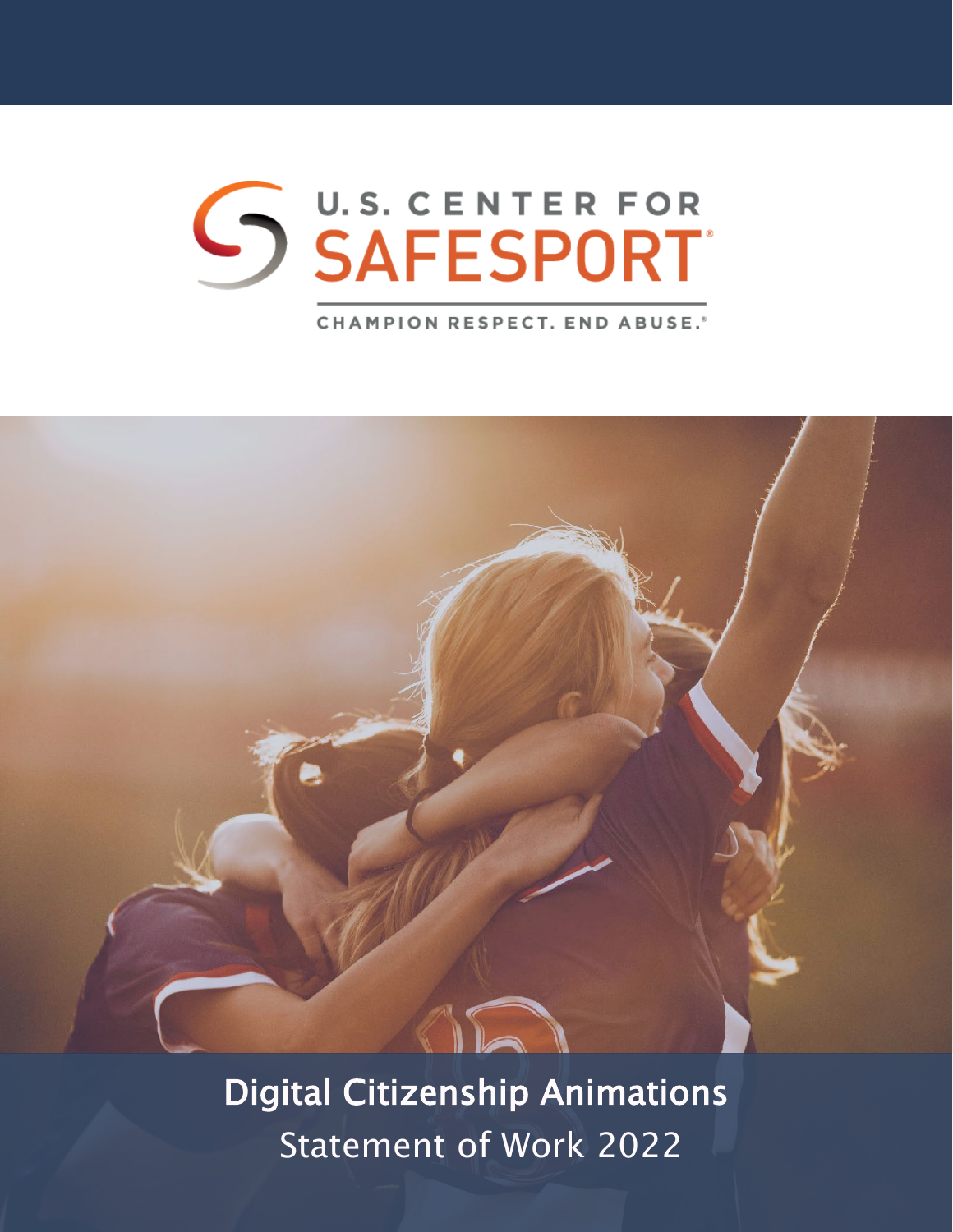

### **Digital Citizenship Animations 2022 Statement of Work**

| 01. | Summary                        | 3 |
|-----|--------------------------------|---|
| 02. | <b>Organizational Overview</b> | 3 |
| 03. | <b>Core Objectives</b>         | 4 |
|     | 04. Deliverables               | 4 |
|     | 05. Bid Requirements           | 5 |
|     | 06. Timeline                   | 5 |
| 07. | Pricing                        | 5 |
| 08. | <b>Criteria for Selection</b>  | 6 |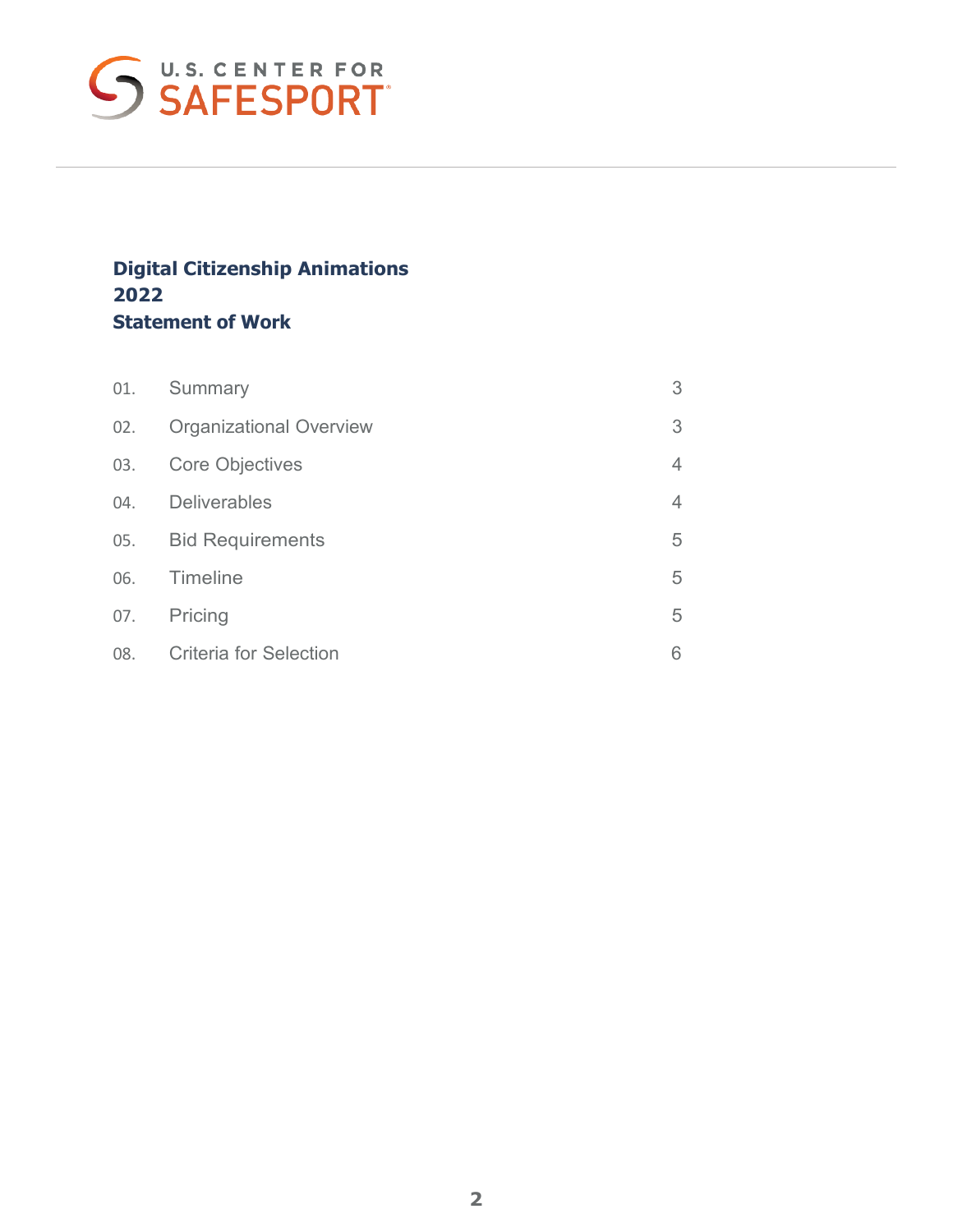### <span id="page-2-0"></span>**01. SUMMARY**

This U.S. Center of SafeSport SOW seeks to produce multiple animated videos that will serve as educational resources on helping youth athletes and parents of youth athletes across the U.S. recognize positive digital citizenship behaviors to create safe and inclusive online spaces.

The budget for this assignment is \$50,000 with a projected start date of July 11, 2022. Companies must be US based, or have a verified corporate entity in the US because of Grant Funding restrictions.

### **02. ORGANIZATIONAL OVERVIEW**

The U.S. Center for SafeSport is an independent, nonprofit 501(c)(3) organization establishedin March 2017 in the wake of several high-profile abuse cases. The Center is responsible for responding to and preventing emotional, physical, and sexual misconduct and abuse in the U.S. Olympic and Paralympic Movement. Under the Protecting Young Victims from Sexual Abuse and Safe Sport Authorization Act of 2017, we are the only organization in the country congressionally mandated to take on this task. The law entrusts the Center as the exclusive authority to respond to reports of abuse and misconduct within the United States Olympic & Paralympic Committee (USOPC) and their recognized National Governing Bodies (NGB) and High-Performance Management Organizations (HPMO). We are also an educational resource for sports organizations at all levels, from grassroots amateur sports organizationsto professional leagues. Our mission is to make athlete well-being the centerpiece of our nation's sports culture through abuse prevention, education, and accountability. We live this mission every day by focusing on the fundamentals needed to change sports culture.

More information can be found here: [uscenterforsafesport.org](http://uscenterforsafesport.org/)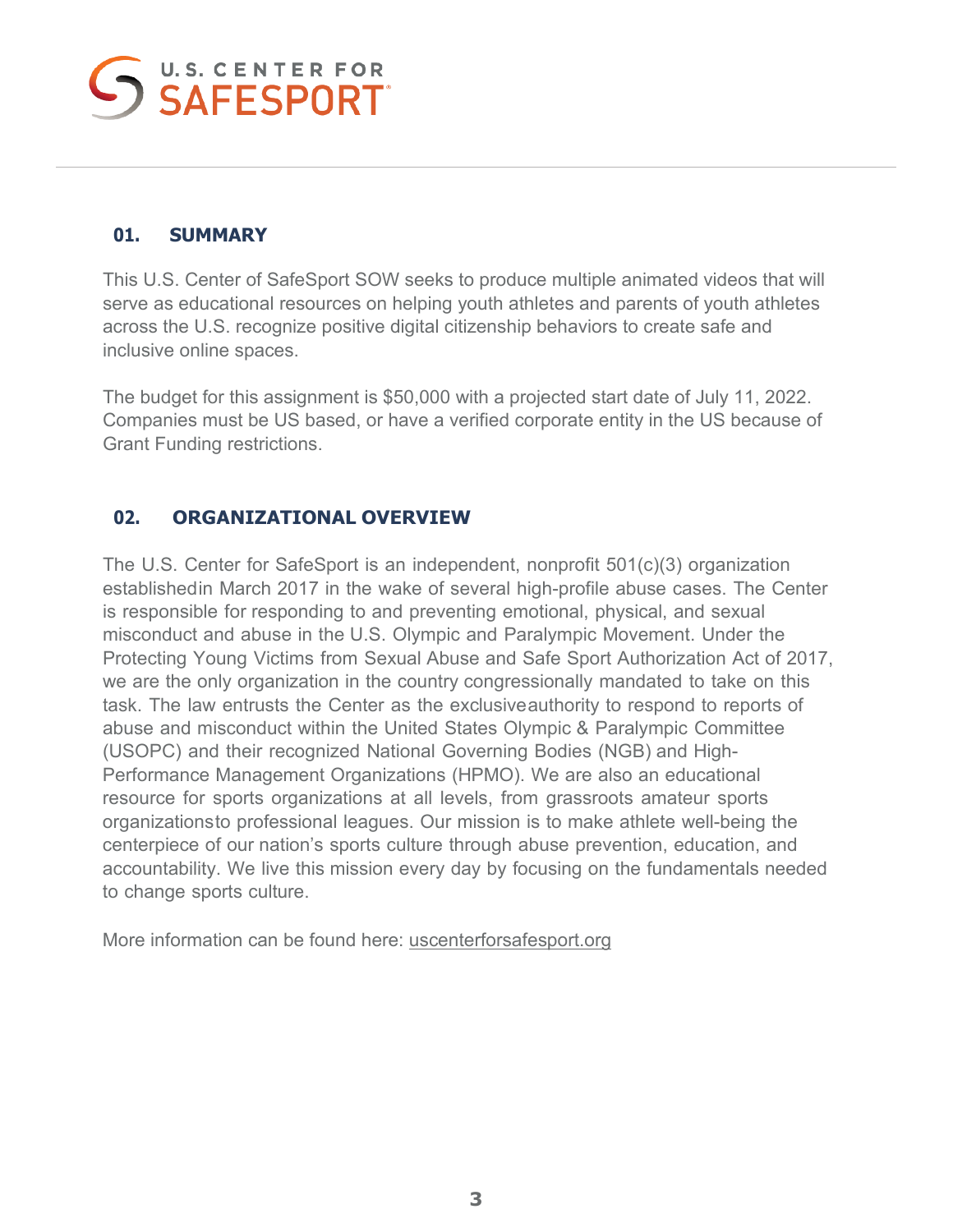# U.S. CENTER FOR

### <span id="page-3-0"></span>**03. CORE OBJECTIVES**

Captivate, educate, and guide audiences to act by using colorful, abstract imagery to evoke thoughts of technology, and fluid animation to create a sense of interconnectivity.

After watching these videos, youth athletes will be able to list two ways to be a positive digital citizen and parents of youth athletes will be able to list two digital citizenship topics to discuss with their child.

### **Type of animation for consideration**

Motion graphics including infographics and typography; 2D animation

### **Animation Inspiration**

- [Rings of Responsibility by Common Sense](https://www.commonsense.org/education/videos/rings-of-responsibility)  Abstract visuals of scenery
- [Ripple Effects of Covid-19 by VOX](https://www.youtube.com/watch?v=XB-X2NH0rec)  Clever display of facts and figures
- [Brief History of Coffee by Swell](https://vimeo.com/220519468)  Vibrant colors and texture

### **04. DELIVERABLES**

### **Digital Citizenship: Youth**

- (3) Animated videos (approximately 30-45 seconds each)
- (3) Cutdowns (15 seconds each)
- Voice-Over: Teen (15 to 18 years of age), English (North American)
- Captions: English language

### **Digital Citizenship: Parents**

- (1) Animated video (approximately 2 mins)
- (1) 60 second cutdown; (1) 30 second cutdown
- Voice-Over: Middle-aged (35-45 years of age), English (North American)
- Captions: English language

### **Additional Spanish Versions**

- (6) Final versions of all "Digital Citizenship: Youth" videos with Spanish voice-over and captions
- (3) Final versions of all "Digital Citizenship: Parents" videos with Spanish voice-over and captions

### **Usage**

<span id="page-3-1"></span>Full usage and rights fully paid on all media assets used to produce final videos including but not limited to music, sound effects, and voice-over.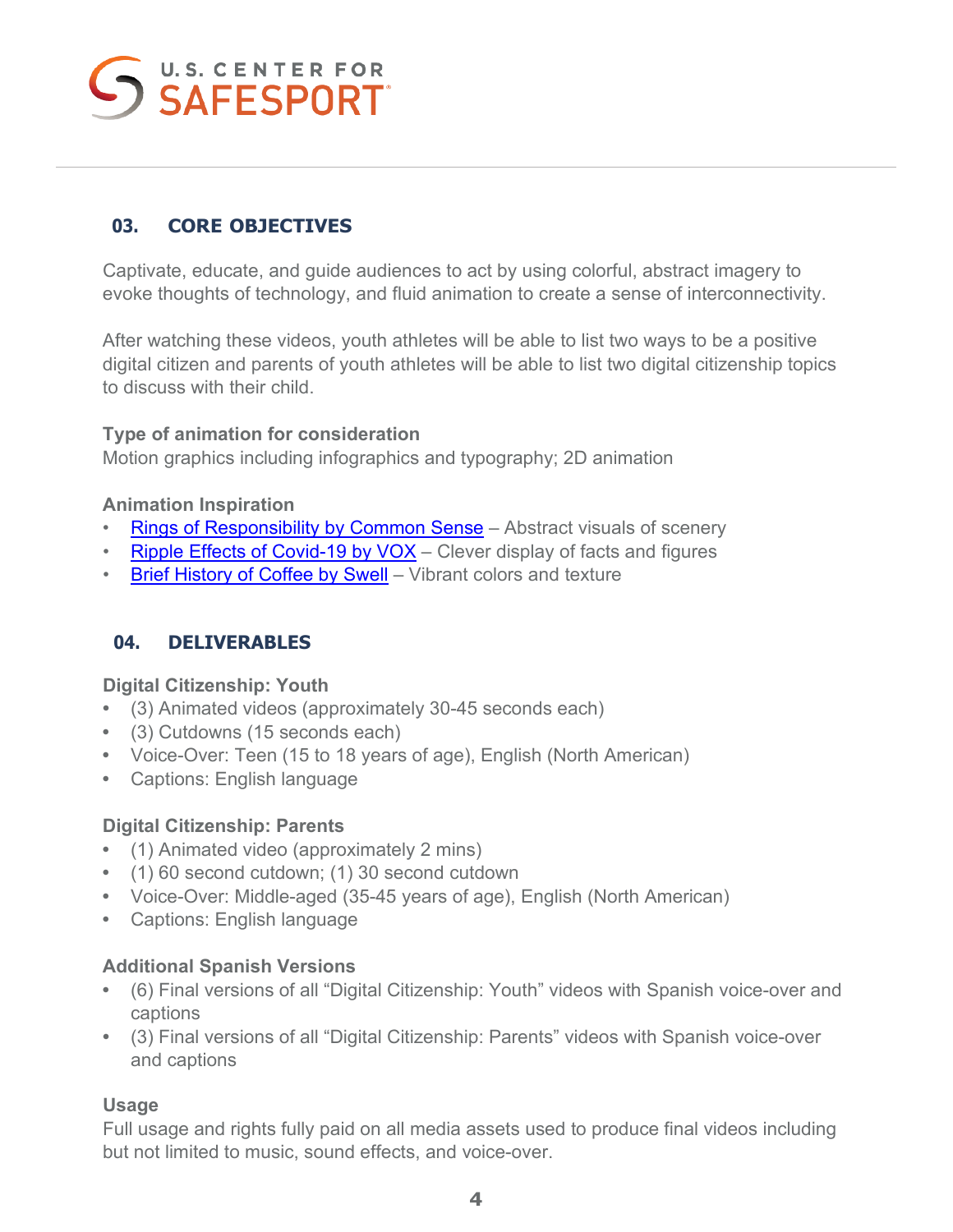### **05. BID REQUIREMENTS**

- Organizational overview and creative reel with relevant work samples
- Pricing: please see details in "Pricing"
- Disclosure if clients include the U.S. Olympic and Paralympic Committee (USOPC) or any of the National Governing Bodies (NGB) recognized by the USOPC
- Bids must be submitted to AnimationsRFP@SafeSport.org

Please include in bid

- Creative workflow
- Storyboarding process and number of reviews
- Rough cut approval process and number of reviews
- Number of final approval edit rounds
- Rough project timelines based on delivery expectations
- Country of animation production

### **06. TIMELINE**

**Release date:** June 10, 2022

**Bids due**: June 24, 2022

**Selection timeframe:** July 1, 2022

**Projected Assignment of contract:** July 11, 2022

**Project Due Date:** September 26, 2022

### **07. PRICING**

Budget is \$50,000\*\*

Please include all costs related to each set of deliverables, i.e., Youth, Parents, and Additional Spanish Versions.

\*\*This project falls under the Department of Justice Grant requirements -additional contract requirements will be discussed with shortlisted bids